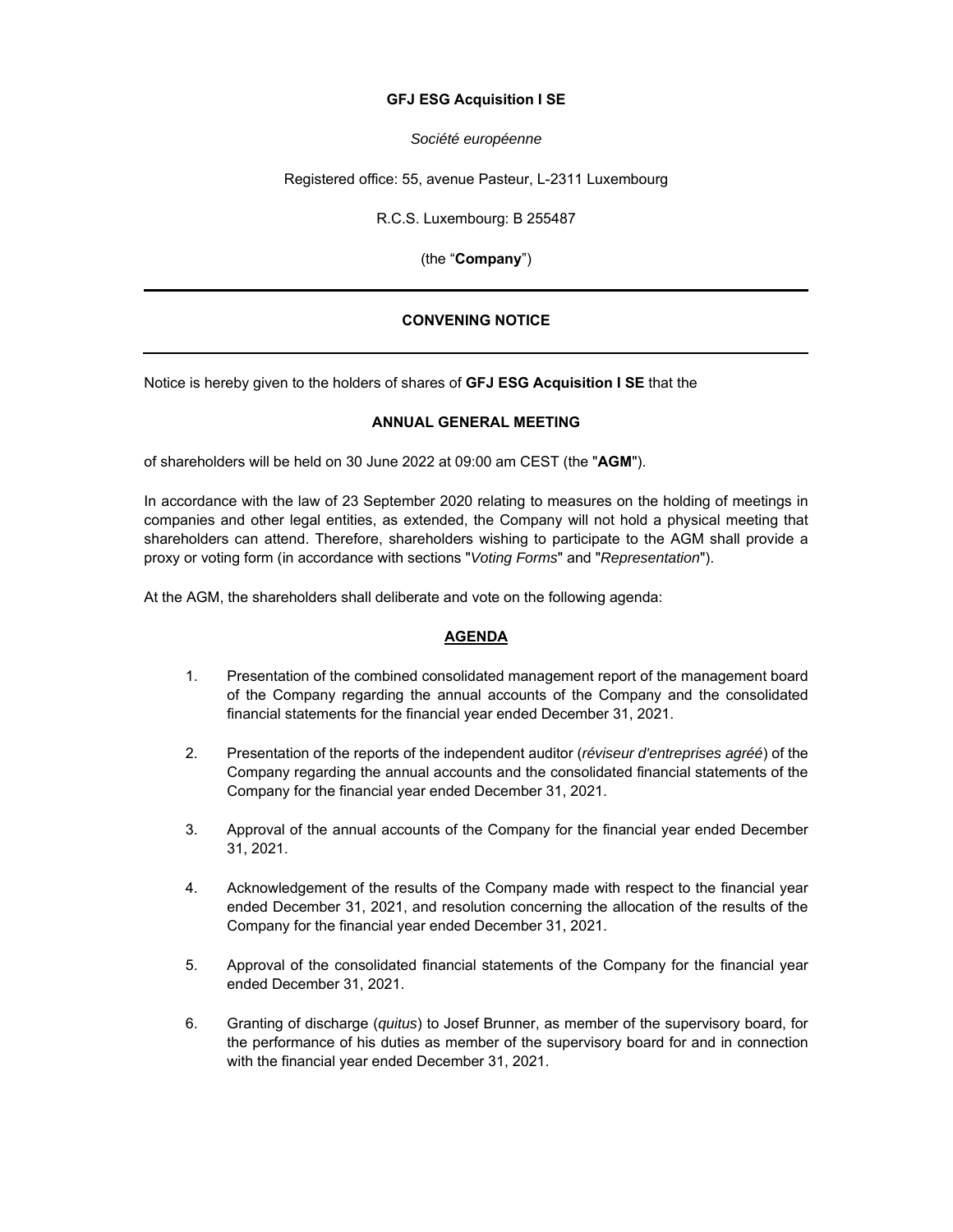- 7. Granting of discharge (*quitus*) to Florian Fritsch, as member of the supervisory board, for the performance of his duties as member of the supervisory board for and in connection with the financial year ended December 31, 2021.
- 8. Granting of discharge (*quitus*) to Harald Mahrer as member of the supervisory board, for the performance of his duties as member of the supervisory board for and in connection with the financial year ended December 31, 2021.
- 9. Granting of discharge (*quitus*) to Anna-Katharina Alex-Smend, as member of the supervisory board, for the performance of her duties as member of the supervisory board for and in connection with the financial year ended December 31, 2021.
- 10. Granting of discharge (*quitus*) to Philipp von Hagen, as member of the supervisory board, for the performance of his duties as member of the supervisory board for and in connection with the financial year ended December 31, 2021.
- 11. Granting of discharge (*quitus*) to Edith Baggott, as member of the management board, for the performance of her mandate as member of the management board for the financial year ended December 31, 2021.
- 12. Granting of discharge (*quitus*) to Oliver Kaltner, as member of the management board, for the performance of his mandate as member of the management board for the financial year ended December 31, 2021.
- 13. Granting of discharge (*quitus*) to Gisbert Rühl, as member of the management board, for the performance of his mandate as member of the management board for the financial year ended December 31, 2021.
- 14. Renewal of the mandate of Mazars Luxembourg as independent auditor (*réviseur d'entreprises agréé*) of the Company, in relation to the annual accounts and the consolidated financial statements for the financial year ending on 31 December 2022.
- 15. Approval of the remuneration of members of the supervisory board of the Company.
- 16. Presentation of and advisory vote on the remuneration policy for the members of the management board and the supervisory board.

## **Quorum and Majorities**

Pursuant to the Company's articles of association and the Luxembourg law dated 10 August 1915 on commercial companies, as amended (the "**1915 Law**"):

- Items 1 and 2 do not require any votes from the shareholders of the Company;
- resolutions regarding items  $3 15$  of the agenda will be passed at a simple majority of the votes validly cast, regardless of the portion of capital represented;
- resolution regarding item16 constitute an advisory vote only.

## **Right to Amend the Content of the Agenda**

Pursuant to the Company's articles of association and the Luxembourg law of 24 May 2011 on certain rights of shareholders in listed companies, as amended (the "**Luxembourg Shareholders' Rights**  Law"), one or several shareholders representing at least five percent (5%) of the Company's share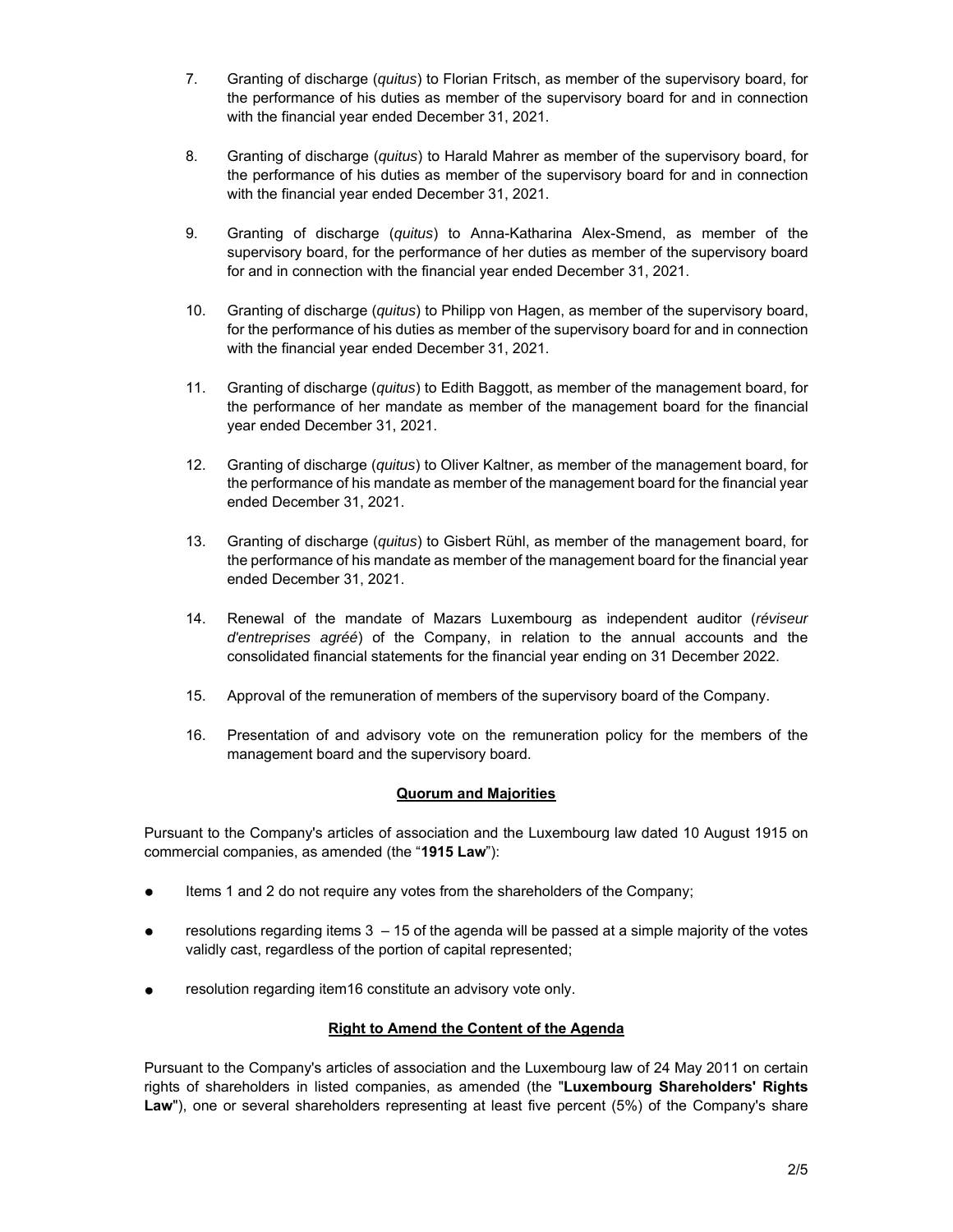capital may request the adjunction of one or several items to the agenda of the AGM, provided that the request is accompanied by a justification of or draft resolution(s). Pursuant to Article 4 of the Luxembourg Shareholders' Rights Law and the Company's articles of association, such request and justification of or draft resolution(s) must be received at the Company's registered office by registered letter or by e-mail (to the attention of the management board, 55, avenue Pasteur, L-2311 Luxembourg) or electronic means (to: as  $\alpha$ gm@bil.com) at least twenty-two (22) days prior to the date of the relevant general meeting of shareholders, *i.e.* by 8 June 2022 accompanied by a proof of the shareholding of such shareholder(s) and the address or e-mail address which the Company may use in order to deliver the acknowledgment of receipt of such request. The Company must acknowledge reception of such request within forty-eight (48) hours of receipt of such request. In case such request entails a modification of the agenda of the relevant general shareholders' meeting, the Company will make an amended agenda available at the latest fifteen (15) days prior to the date of the relevant general meeting, *i.e.* by by 15 June 2022.

## **Documents**

Copies of the proposals of the resolutions of the AGM (including the amended and restated articles of association of the Company) as well as the documents related to the aforementioned items on the agenda will be on display for inspection by the shareholders on the Company's website (https://gfjesg.com/websites/gfj/English/1300/news- amp -publications.html) and at the registered office of the Company as from 30 May 2022. Upon request to Banque Internationale à Luxembourg acting as the Company's "Centralizing Agent" (as agm@bil.com), copies of the above-mentioned documents are going to be mailed to the shareholders.

### **Share Capital of the Company**

The Company's share capital is set at seven hundred twenty thousand euro (EUR 720,000), represented by (i) one million two hundred fifty thousand (1,250,000) class B1 shares without nominal value (the "**Class B1 Shares**"), (ii) one million two hundred fifty thousand (1,250,000) class B2 shares without nominal value (the "**Class B2 Shares**"), (iii) one million two hundred fifty thousand (1,250,000) class B3 shares without nominal value (the "**Class B3 Shares**" and together with the Class B1 Shares and the Class B2 Shares, the "**Class B Shares**", and the holders thereof being referred to as "**B Shareholders**") and (v) fifteen million (15,000,000) redeemable class A shares without nominal value (the "**Class A Shares**", and the holders thereof being referred to as "**A Shareholders**"). Any reference made hereinafter to the "**Shares**" or a "**Share**" shall be construed as a reference to the Class A Shares and/or the Class B Shares, depending on the context and as applicable. The same construction applies to any reference made hereinafter to the "**Shareholders**" or a "**Shareholder**" of the Company.

Each share entitles the holder thereof to one vote.

## **Right to Participate in the AGM**

According to Article 5 of the Luxembourg Shareholders' Rights Law, the record date for general meetings of shareholders of listed companies incorporated under the laws of the Grand Duchy of Luxembourg has been set at fourteen (14) days prior to the date of the corresponding general shareholders' meeting. Therefore, any shareholder who holds one or more shares of the Company on **16 June 2022 at 12:00 am (midnight) CEST** (the "**Record Date**") and registers for the AGM (please see below section "*Registration for the AGM*") and provides the certificate specified below, shall be admitted to participate and vote at the AGM.

#### **Registration for the AGM**

**If you wish to participate to the AGM, please register for the AGM.**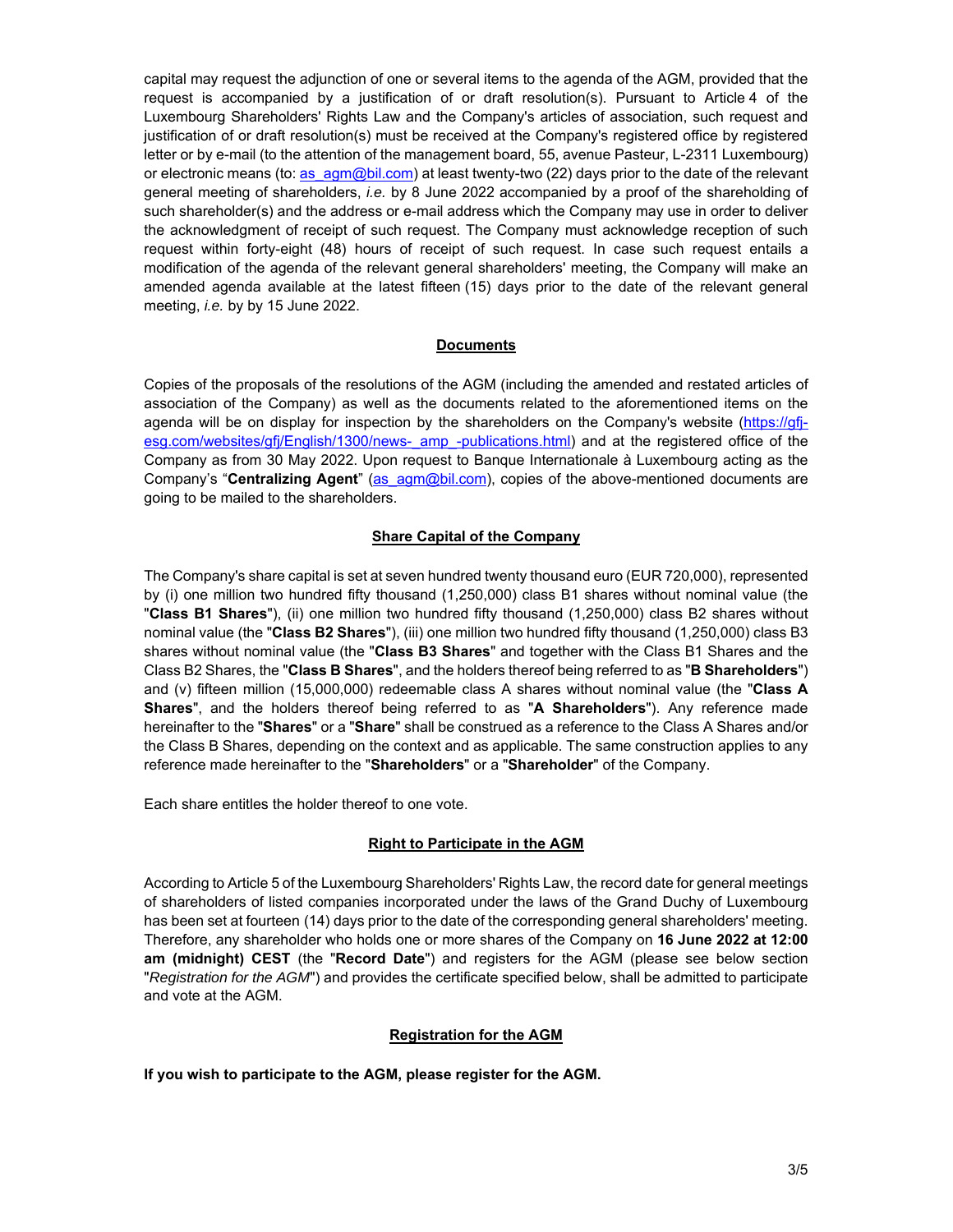Shareholders wishing to participate in the AGM must register for the AGM by submitting their registration to the Centralizing Agent of the Company or the Company at the address referred to below by mail, email or in any other form, and in particular by any other electronic means by **16 June 2022 at 12:00 am (midnight) CEST**.

Registration forms are also provided on the website of the Company (https://gfjesg.com/websites/gfj/English/1300/news-\_amp\_-publications.html) which may be used. Shareholders having registered for the AGM must provide a proxy or voting form in case they do wish to vote in the AGM by **27 June 2022 at 6:00 pm CEST** (see below section "*Voting Form*").

In addition to the aforementioned registration, to participate and vote in the AGM, such shareholders whose shares are held in dematerialized form through the operator of a securities settlement system or with a professional depositary or sub-depositary designated by such depositary must submit a certificate certifying the number of shares recorded in their account on the Record Date (the "**Certificate of Holdings**") by mail or by email to the Centralizing Agent in the period from **16 June 2022 at 12:00 am (midnight) CEST until 27 June 2022 at 6:00 pm CEST** or confirm such holding in any other form, and in particular electronically, to the Centralizing Agent.

To participate and vote in the AGM, Class B Shareholders shall submit a copy of their registration in the share register by mail or by email in the period from **16 June 2022 at 12:00 am (midnight) CEST until 27 June 2022 at 6:00 pm CEST** to the Centralizing Agent of the Company, being:

## **GFJ ESG Acquisition I SE**

c/o Banque Internationale à Luxembourg SA Attn: Agency Services 69, route d'Esch, L-2953 Luxembourg E-Mail: as\_agm@bil.com

# **Voting Forms**

Shareholders having registered for the AGM may cast their votes by sending a voting form to the Centralizing Agent by mail, e-mail or in any other form, and in particular by any other electronic means, each time as made available by the Company no later than on **27 June 2022 at 6:00 pm CEST** (see above sections "*Registration for the AGM*" and "*Right to Participate in the AGM*" for requirements to participate in the AGM). Voting forms provided by the Company on its website (https://gfjesg.com/websites/gfj/English/1300/news- amp -publications.html) may be used and if used, only signed voting forms will be taken into account (including for the avoidance of doubt, signed pursuant to a valid, legal and binding power of attorney and/or signed electronically).

Shareholders having submitted a voting form and registered in due time but who wish to revoke such voting form may do so by timely providing a later dated voting or proxy form or cancelling the voting form in writing to the Centralizing Agent of the Company at the address referred to above. Only the last voting or proxy form received by the Centralizing Agent and/or the Company before **27 June 2022 at 6:00 pm CEST** will be considered.

## **Representation**

In the event that any shareholder appoints another person as his/her proxy to vote on his/her behalf, the completed and executed proxy must be submitted by mail, e-mail or in any other form, and in particular by any other electronic means made available by the Company to the Centralizing Agent of the Company no later than on **27 June 2022 at 6:00 pm CEST** (see above sections "*Registration for the AGM*" and "*Right to Participate in the AGM*" for requirements to participate in the AGM).

Proxy forms provided on the website of the Company (https://gfjesg.com/websites/gfj/English/1300/news-\_amp\_-publications.html) may be used and if used, only